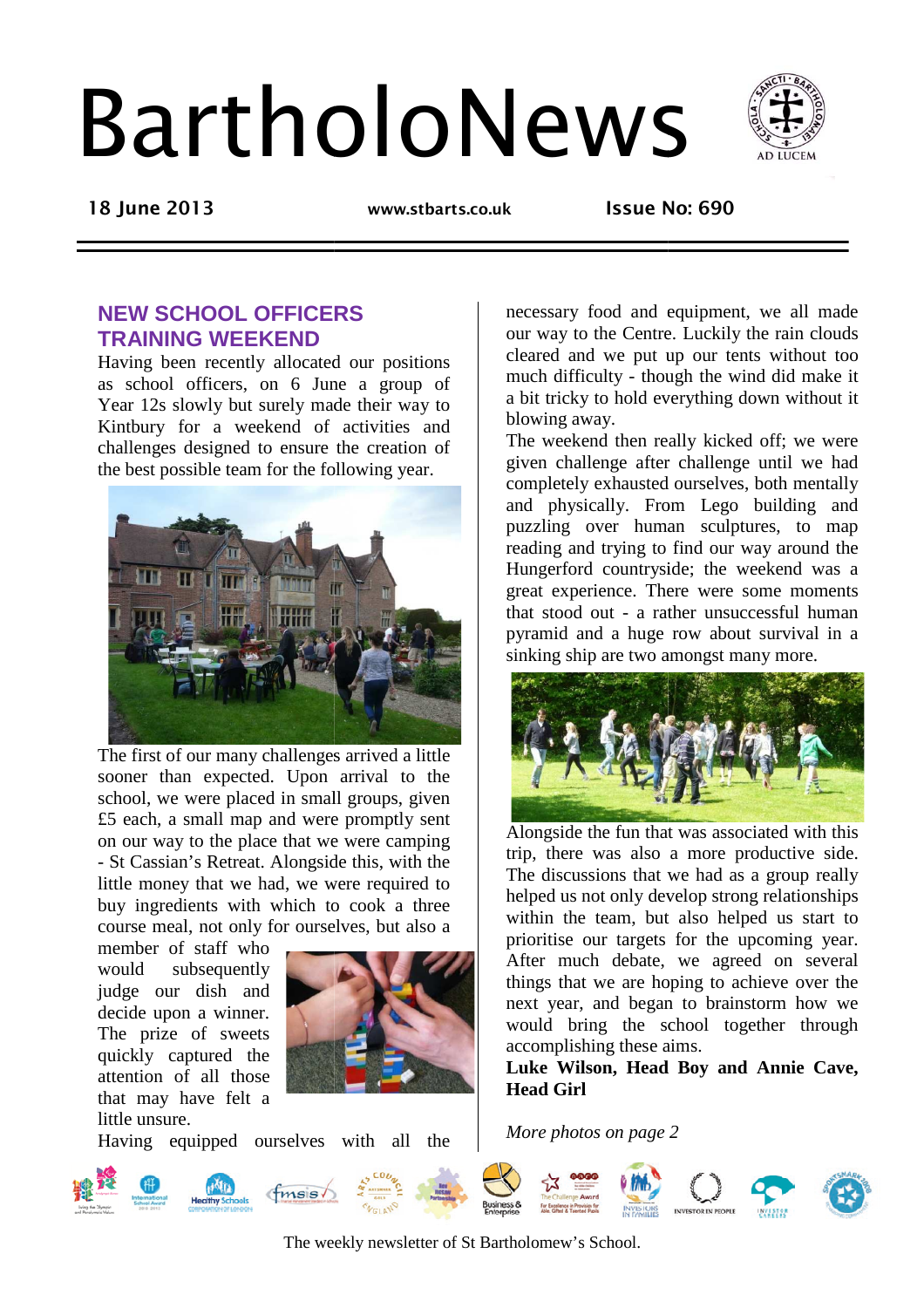## **ENHANCEMENT PROJECT**

The building works to enhance facilities at the school begin on Monday 24 June. The work will extend the school hall, creating a single storey area to be used for exams, independent study and extra performance space, as well as improving sports changing provision and providing additional storage room.



Over the next six months, the building work, to extend the Patterson Block, will mean that everyone in the school community should be aware of the need to take extra care in the areas associated with construction.

#### **Care near a construction site**

Students will be briefed about the building site, to which they will have no access, the necessary routes which they must follow and the way in which PE lessons will be managed whilst construction is under way.

#### **Restricted parking**

Please would all members of the school community be aware that parking areas will be significantly reduced. The construction company will section off the left hand parking bays (as you enter the school site) and the disabled parking bays, for use by lorries and as a turning space. Temporary disabled parking bays will be sign posted, taking up the first three bays by the field. Wherever possible, parents, staff and students are asked to reduce car use and parents are requested to meet students after school in nearby roads, when car transport is essential. ection off the left hand parking<br>enter the school site) and the<br>g bays, for use by lorries and as<br>. Temporary disabled parking<br>gn posted, taking up the first<br>the field. Wherever possible,<br>ad students are asked to reduce<br>ar

Sixth Form students are not to drive onto th main school site; if car use is essential, students should park in the Wormestall parking area or on nearby roads.

#### **Cyclists**

Students will be able to wheel their bikes to the bike shed from the Bartlemy Road entrance. They will need to re-join the path from the Bartlemy Road entrance to enter the Hub.

#### **Property**

Students currently with lockers will be required to vacate these. For the remainder of the summer term and until Christmas, there will be no external locker provision. Students are asked to bring only the essential items for the day's lessons. Where there may be a special requirement to leave belongings in school, parents should contact the tutor/House office to make alternative storage arrangements.

#### **Emergency evacuation vacuation**

Whilst the construction is underway and the back of the Patterson block is sectioned off as a building site, in the event of an emergency evacuation, the assembly point will be on the school field.

We are fortunate that the construction can take place without disrupting learning and look forward to much enhanced provision in 2014. **Mrs C I Haddrell, Headteacher**

## **SCHOOL OFFICER PHOTOGRAPHS (continued from page 1)**



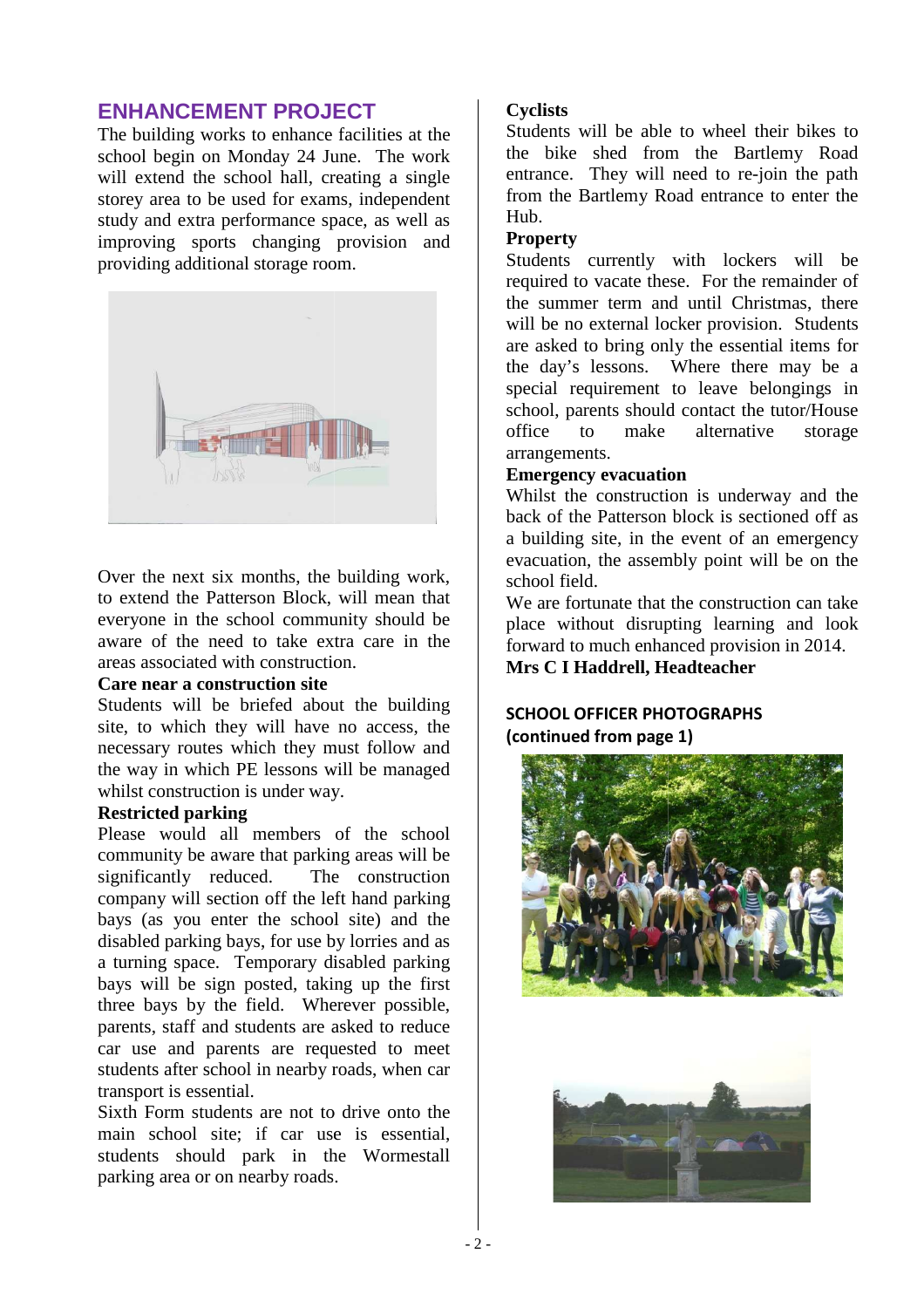# St Bart's Food Festival and Fete **It's nearly Fete time!**

# **Saturday 6 July 12 noon to 3pm**

We are looking for donations of bric-a-brac, books, plants, toiletries, bottles and so on. Please leave your donations in the school reception

We are always looking for helpers and stallholders so please contact me as below Fete organiser: Ginette Higgs (ginette.higgs@gmail.co ginette.higgs@gmail.com)



# **LATIN FOR BEGINNERS To parents of current Year 8 students**

Beginners Latin for Year 9 students will start in September. Lessons will take place for one hour a week after school and a charge of £50 a term applies. Letters have been distributed to Year 8 students via their tutors, but if your son or daughter does not have a copy, and would like one, please collect from Ms Coin in the English office.

If you have any questions about beginners Latin please contact Ms Coin at school by phone or email ecoin@stbarts.co.uk



 **GCE AS & A2 15 August 2013 08.30 – 11.00**

**22 August 2013**

**GCSE** 

 **08.30 – 11.00 GCSE Science Modules Modules 22 August 2013**

**2013 Main Hall** 

**2013 Main Hall** 

 **11.00 – 12.00**

**Exams Dept** 

If you are unable to collect in person the following options are available:-

- Bring a stamped addressed envelope to the Exams Dep Department and they will be posted to you.
- the SEGINNERS<br>
11 THAT SERIENT SPACE SAS AND THAT SPACE SERIES DANGER SERIES DANGER SERIES TO SERIES AND THAT SAULTS DANGER SERIES 21 Algust 2013<br>
11 THAT SAULTS DANGER SERIES 22 August 2013<br>
11.00<br>
11.00 OR SASA 11.00<br> • Telephone the Exams Dep Department (01635 576347) after **10.00am** on results day. This line will be exceptionally busy so please be prepared to leave a message and we will call you back as soon as possible. You will be asked a number of security questions which may include candidate number, postal code, previous school, tutor group etc.
	- E-mail exams@stbarts.co.uk after **10.00am** on results day. This account will be extremely busy so please be patient and we will endeavour to reply as quickly as possible.
	- You can ask somebody to collect your results on your behalf, but the Exams Department authorisation before before Friday 19 July. will require written

*All the results issued are p provisional. This means that they can change with any Post Post-Result outcomes (i.e. re re-marks) you may request or late awards* **. Exams Office** 

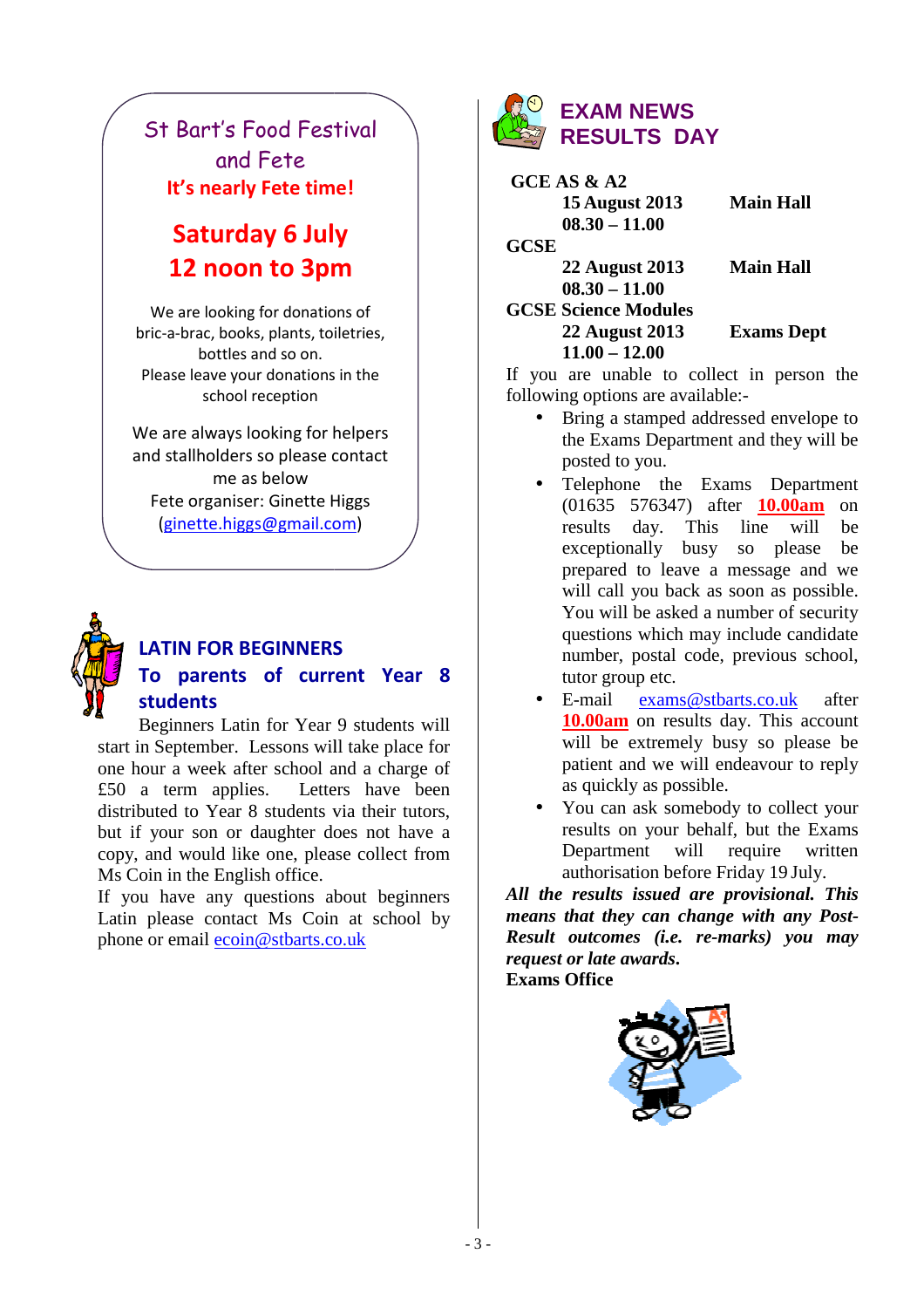## **PATTERSON PEOPLE**

Miranda Dockley of 8P3 did a charity bicycle ride (with younger brother) over half term of

26 miles and raised £54. Also, getting their bicycles out and making the most of the outdoors were Olly Smithson, Joe Seward,



also of 8P3 and Harvey Rainbow 8P2 who rode 20 miles and collectively raised about £145.00 – brilliant effort everyone. At the Berkshire Athletics Track & Field Championships, in Reading recently Jamie Kuehnel 10P3 achieved three wins in the under 17 age group throwing events with 10.98m in the shot putt, 32.39m in the discus, and 47.58m in the hammer – well done Jamie. With all this activity going on let's hope Patterson have plenty of students volunteering and trying their best at the forthcoming sporting events. There is cricket and tennis, and a brain work-out needed for House chess. Come on Patterson do your utmost to put in a good effort the final sports competitions this year and achieve success at the sports days track and field events later this half term.

**Mr Brennan, Mrs Pritchard, Mrs Humphreys** 



# **St Bart's Dance Department**

**Presents the** 

# **SUMMER DANCE PERFORMANCE**

**Tuesday 2 July 7.00pm, School Hall** 

**Tickets £3/£5 available from the art office (top floor or the Curnock block) during first break.** 

## **CRICKET AT EDGBASTON**

Mr Bateman and Mr Hart took some of the Year 7, 8 and 9 cricket team players on a trip to Edgbaston on Wednesday 12 June to see the Australia v New Zealand ICC match. The match ended in a draw with rain putting an end to play.



We saw the whole of the Australia innings and fifteen overs of New Zealand's innings. A great day was enjoyed by all who went.



# **ONA MUSIC NIGHT**

**Star performers headed by St Bart's legend, John Norris and 'Fat Chance' so do come along! Friday 21 June 2013** 

**at ACE SPACE, NEWBURY 7.30pm – 11.00pm** 

**£5 ENTRY**  Tickets from St Bart's finance department, Jacqui's Store and Hogan's Music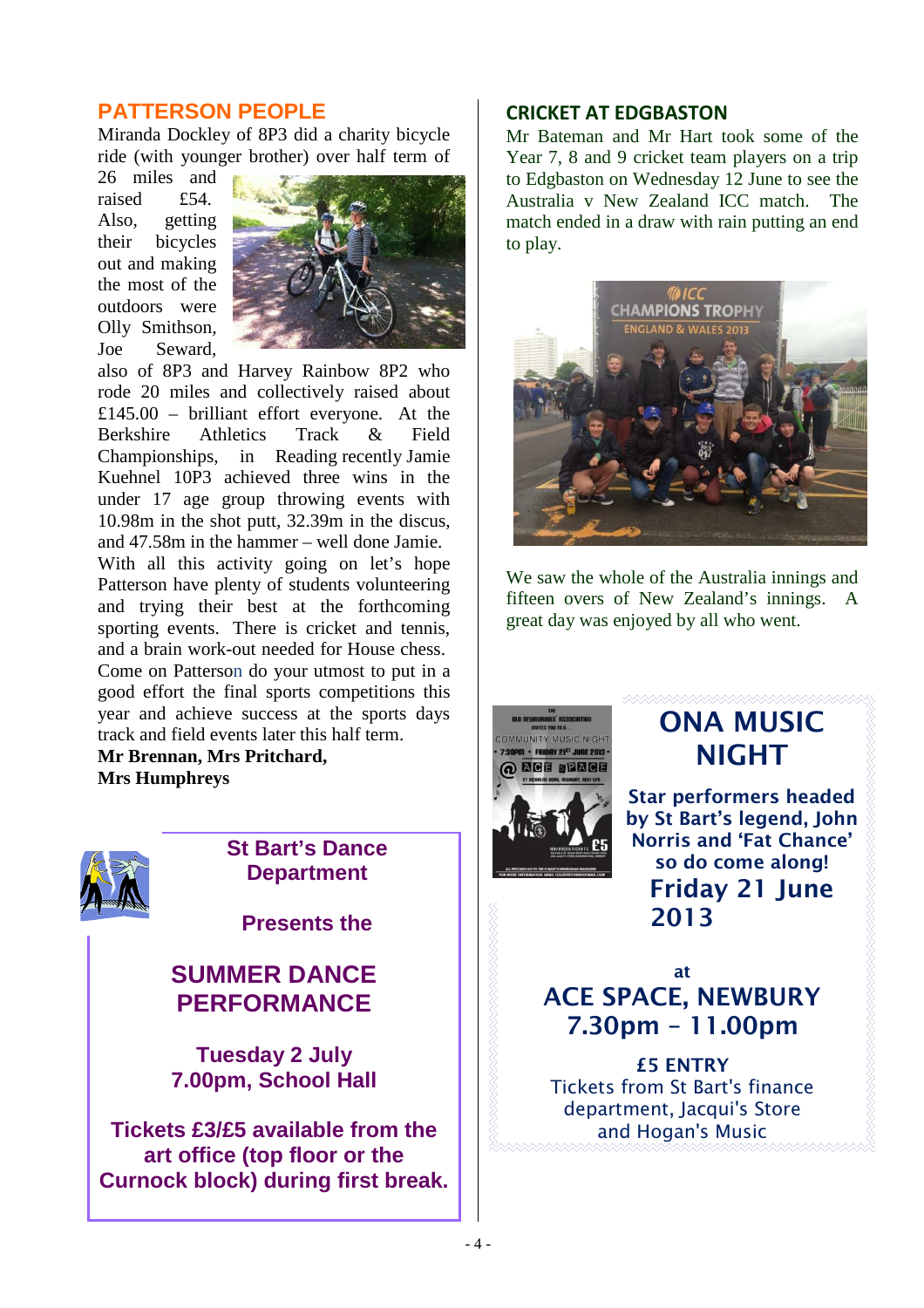# **DANCE DAY FOR YEARS 7 AND 8 Reports from Students**

#### Reports for Year 7 dance day

We started off the day with a warm up that wore most of us out almost immediately. With a Zumba style warm up, we all felt ready to dance. Soon enough, Izzy Groves-Way and Lily West were teaching us the main phrases, sand, sea and sun. We started by practicing in partners, but were soon arranged into a complicated arrangement. Then, some of us were surprised when we were told we needed to do some of the phrases a lot faster! Soon we got the hang of it and it started to look like an original dance. I was enjoying the day so far.

Then, it was break and we got to tell the others in our class what we were doing and how fun it was. Most of us got back from break early as we were so eager to start dance again, and were practicing in the studio. Then, Miss Jones came and told us how to do a very complicated lift that made the person in the middle (in this

case, Elsa) look like the rising sun, which fitted with our next phrase, the sun. Then we were able to adapt the phrases to make them different



and how we wanted. This was my favourite part, as it meant we could choreograph our own pieces of dance, which I enjoy doing.

Soon it was time for lunch, and some of us were practicing in the hub. Then it was time to get back to dance. After half an hour of practice for the beginning of the dance, we got onto the duet dances, where we made our own phrase out of pieces of the main dance. Soon, it was time to end the dance with the big finish, the wave. To finish our dance off we had a finishing position where we made a wave movement with our arms.

Overall, all of us thoroughly enjoyed the day and we would all do it again.

**Libby Davis, 7C1** 

I am very thankful that Miss Jones organised this event, I personally feel it turned out really well and that I have definitely benefited from it.

In my opinion it was worth the wait and the help and support we received from the sixth formers, Lily and Izzy, was invaluable. They taught us many different techniques and motifs that we will be performing on 2 July.

The choreography was very well planned, it contained lots of detail such as toe pointing, straight backs and timing to name a few. The motifs were well thought of and are polished to perfection. My favourite section of the dance was the partner section where I was paired with Lucy James, I think the decision to pair us up worked very well.

Lily and Izzy are extremely talented and worked well as team leaders throughout the day. They were patient and understanding and were consistent with their approach, I was especially impressed with their choreography. Their confidence in their own teaching ability grew as the day progressed which filtered down to us as students making all of us want to keep doing better and better.

As a team I think we were all very energetic and excited to find ourselves working on a summer dance. I am pleased to say it turned out well and I have no doubt it will be sold out of tickets by 2 July. The only constructive criticism I would give towards the day was 'communication' it became less effective towards the end of the day as we were all tired. To improve I think we need to ensure we listen to each other's ideas and not to interrupt while others are talking.

In conclusion I think the day went well and my fellow dancers would agree. Miss Jones, Lily and Izzy were good at leading us through the day and were caring . It helps to have nice teachers and support that we can talk to that will understand our situation. I think the summer show will be a great hit with the audience and will be remembered for years to come.

**Hannah Perry 7D2**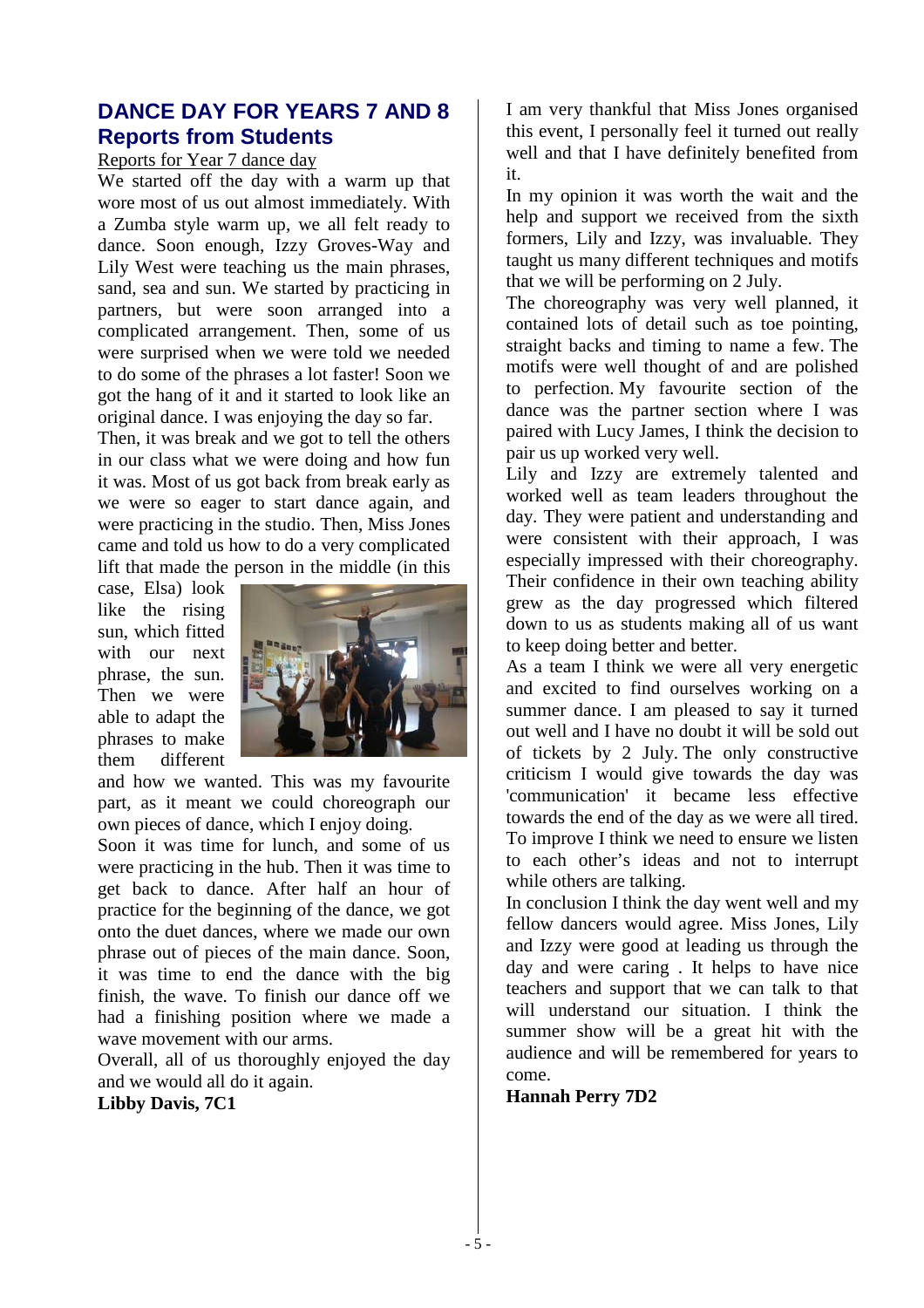#### **Reports for Year 8 dance day**

The dance day took place all day on 6 June. We were led by three amazing dancers which were: Lucie Dale, Scarlett Wroe and Georgie Williams-Moss. We started off with the warm up to raise our heart rates. It was very energetic and repetitive which helped you remember it easily.

 We learned three phrases which were choreographed by the three girls. Then we had to go into four groups which had three people in it. We had to use the actions from the three phrases to create our own little dance. It lasted for three counts of eight. After we were comfortable with that we merged the dance together, it looked fantastic. All of us gave 100% energy. Some movements were sharp and some were smooth. The three girls explained the dance very well and it was simple to understand.

In our dance we also had a contact phrase which included two people running to each other and then one of them would hold their partners shoulders so they could jump higher. The other person would put their hands on their partner's hips to support their jump. We then did couple of lifts which were very sturdy.

Overall I loved my day; it was really fun and a very good fitness activity. It was full of energy and there was lots of extension of the feet and arms.

#### **Weronika Wielgus 8E1**

On Thursday 6 June for the whole day a group of 12 girls (including me) took part in a Dance Workshop. The Dance Workshop was organised by the dance department and only happened with the help of Miss Jones and Mrs Williams.

On the day we had no lessons and got to learn a dance to Mumford and Sons – The Cave. The dance was based around a motif of overlapping and we all learned three sections and then merged them together in a different but clever and catching to the eye way. As well as that we got to make up little sections in small groups.

On 2 July the dance will be performed in a whole school summer dance performance with other dances which I recommend coming to watch. Overall the day was very successful and very enjoyable and was worth it. With many thanks to Lucie Dale, Georgie William-Moss, Scarlett Wroe to choreographing the dance and taking a day of their study leave to teach us the dance!

**Alissa Thiel – 8E2** 



# **EVERS HOUSE NEWS**

## **Awards!**

Congratulations to the following students on their achievement:

Bronze Awards:

Luke Tucker, Brijana Stanton-Jones, Thomas Banning, Aimee Cussell, Phoebe Kyle (7E3) Robert Weekes, Gvidas Pisikas (9E3)

#### Silver Awards:

Ellie Brown, Gabriel Berger, Caitlin Watters, Ellie Wooldridge, Max Uden, Ellena Butt (8E2)

Ryan Lockwood, Will Monjack, Sam Nightingale, Matt Van Zyl, Albie Embleton, Alex Harvey, Holly Parsons, Maddie Hunt (9E3)

### **House Colours**

Congratulations to the following Year 10 students who have been awarded their House Colours:

10E1: Chris Randall, Conan MacDermott, Joanne Willmer, Georgina Bradford, Oscar Forsey, Isla Harrison, Valentina Albanese, Imogen Watson, Johnny Bhatt, Joe Hobbs, Ellie Bingham and Ellie Grady

10E2: Anna Prudden, Eleana Forson, Jazzy Day-Langley, Will Seath, Ed Peppitt and Katie Gale.

This is an excellent achievement – recognition of a significant contribution to the House. There will be a further award of House Colours later this term.

#### **School Officers**

Welcome back to our Year 12 students after their AS exams.

We are looking forward to working with our newly-elected School Officers too:

Evers House Captains: Emma Tindall and Georgie Williams-Moss

Evers Deputy House Captains: Luke Gregory and Amy Hodgson

School Officers: Fran Miller, Prince Jiju and Hermione Dace.

**Mr Rose, Ms Evans and Mrs Willcox**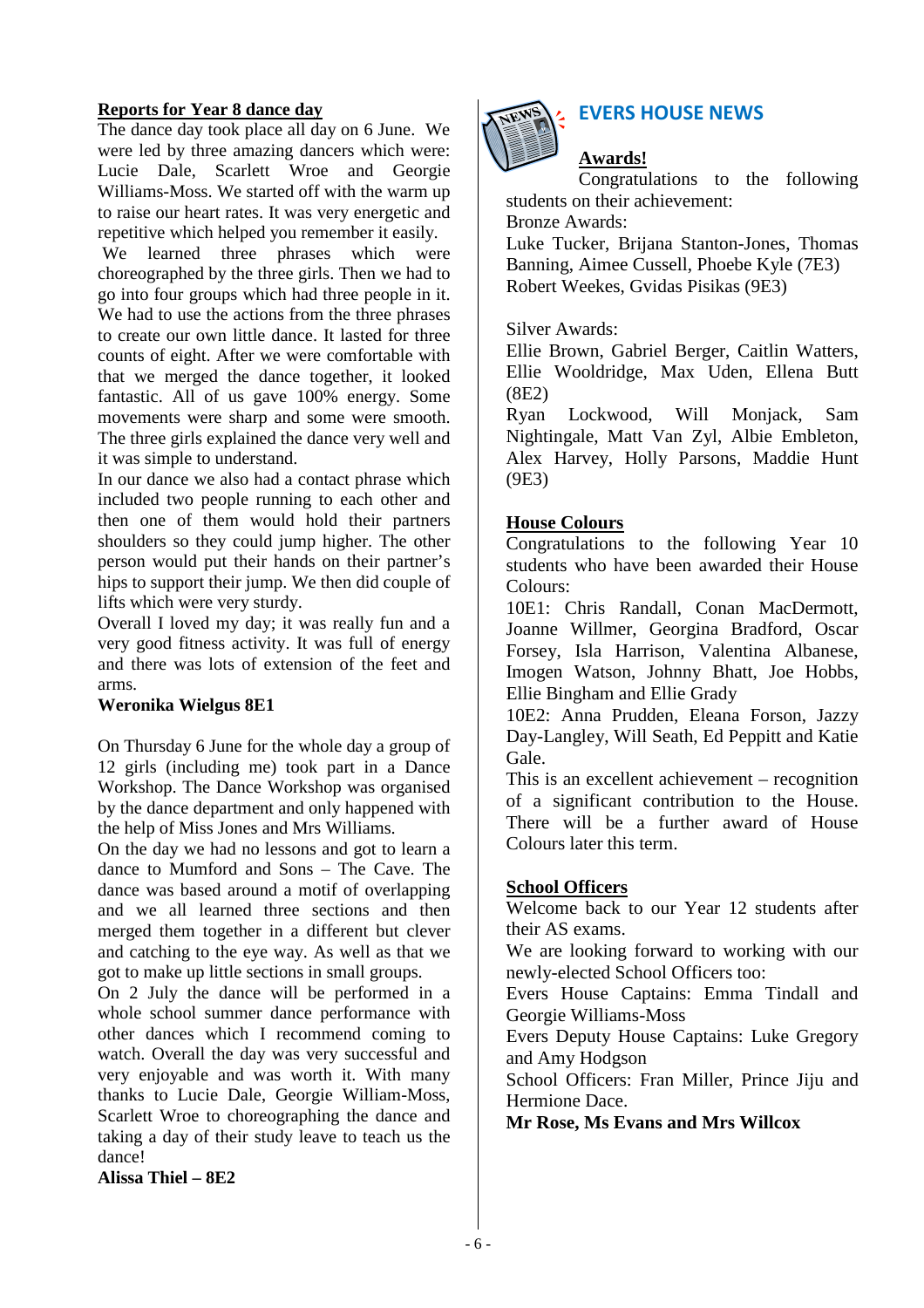## **SENIOR CRICKET V ONA**

Despite poor weather earlier in the day it was great to have the fixture go ahead at Falkland cricket club. The ONA winning the toss opted to bat with **Ben Myers** and **Josh Winfield** facing the tidy bowling of **Callum Johnson** (9-1-4 overs) and **Sharif Admadzai** (22**-**0-4 overs). **Callum** making his debut for St Bart's was particularly impressive, causing the opening pair real difficulty in getting anything away and claimed the first wicket of the game of the normally high scoring **Winfield**.

The team looked sharp in the field and captain **Will Herrington** set the field which particularly restricted **Myers** to a slow run rate. Bowling figures for the rest of the team read as follows with **Matt Nichols** being the most economical bowler (8-0-4 overs), **Cameron Flack** also impressing with his pace (21-1-4 overs) and **Luke Gregory** (25-0-4 overs). The other wicket came from a run out as **Olly Sopp** found wicket keeper **Osmond**  who caused some controversy with the umpires after spilling the ball into the stumps along with his gloves afterwards.

The school was confident going into bat chasing 101, seeing the 5 an over run rate as very achievable. Unfortunately the top order batting line up struggled to establish a partnership as the strong ONA team filled with past captains pressurised the school. Former school captain **Adam Kite** claimed three wickets including openers **Gregory** and **Johnson**. ONA captain **David Barlow** took the key wicket of **Will Herrington** caught and bowled and **Sam Trumper** another former Captain claimed a hat trick as well. Top scorers with the bat for the school were **Sharif Admadzai** 21 (including five boundaries), **Olly Sopp** 18 and hero of the day **Ali Uwins** 16 key runs to push for the win in the friendly. The result of the match is an interesting one, the ONA allowed the school to have 12 batsmen and because of this the school went on to win the game. It was decided at the end to say the match was officially won by the ONA but the friendly by the school. Many thanks to all the supporters, Mr Herrington for scoring and the ONA for providing refreshments.

## **BOYS' PE**

#### **Year 8 Cricket League**

#### **St Bart's beat Downs by 7 wickets & beat Park House by 106 runs**

After beating Kennet earlier in the season the Year 8 cricket team continued their good form with two convincing wins over The Downs and Park House. Bowling first against The Downs the team put in a fantastic display restricting their opponents to only 32 runs in 16 overs. The pick of the bowlers was Matt Smith who took 4 wickets and he was supported by strong performances from Jamie Maughan, James Bird, Olly Smithson and Oscar Day. The target was comfortably reached in 7 overs with the highlight of the innings being a huge 6 from Finn Chambers.

St Bart's batted first against Park House and scored a huge 135 runs in their 16 overs. Top batsman was Jamie Maughan with an unbeaten 50. He was supported well throughout his innings Michael Seath who scored 13 not out. The team completed an emphatic victory by bowling out their opponents for only 29 runs. All of the bowlers had good spells but the outstanding performance came from James Bird who bowled 4 overs, took 4 wickets and incredibly conceded no runs. The game concluded with a great moment as Dan West, playing his first ever game for the school team, took a difficult catch at square leg off the bowling of Matt Smith.

The boys involved in the games were: James Bird, Jamie Maughan, Finn Chambers, Michael Seath, James Murrell, Olly Smithson, Oscar Day, Luke Davies, Matt Smith, Archie Perks, Harry Bodin, Manav Narayanan, Harvey Rainbow, Nick Haynes, Olly Harvey, Dan West & James Dalton.

**Mr Gibbons**